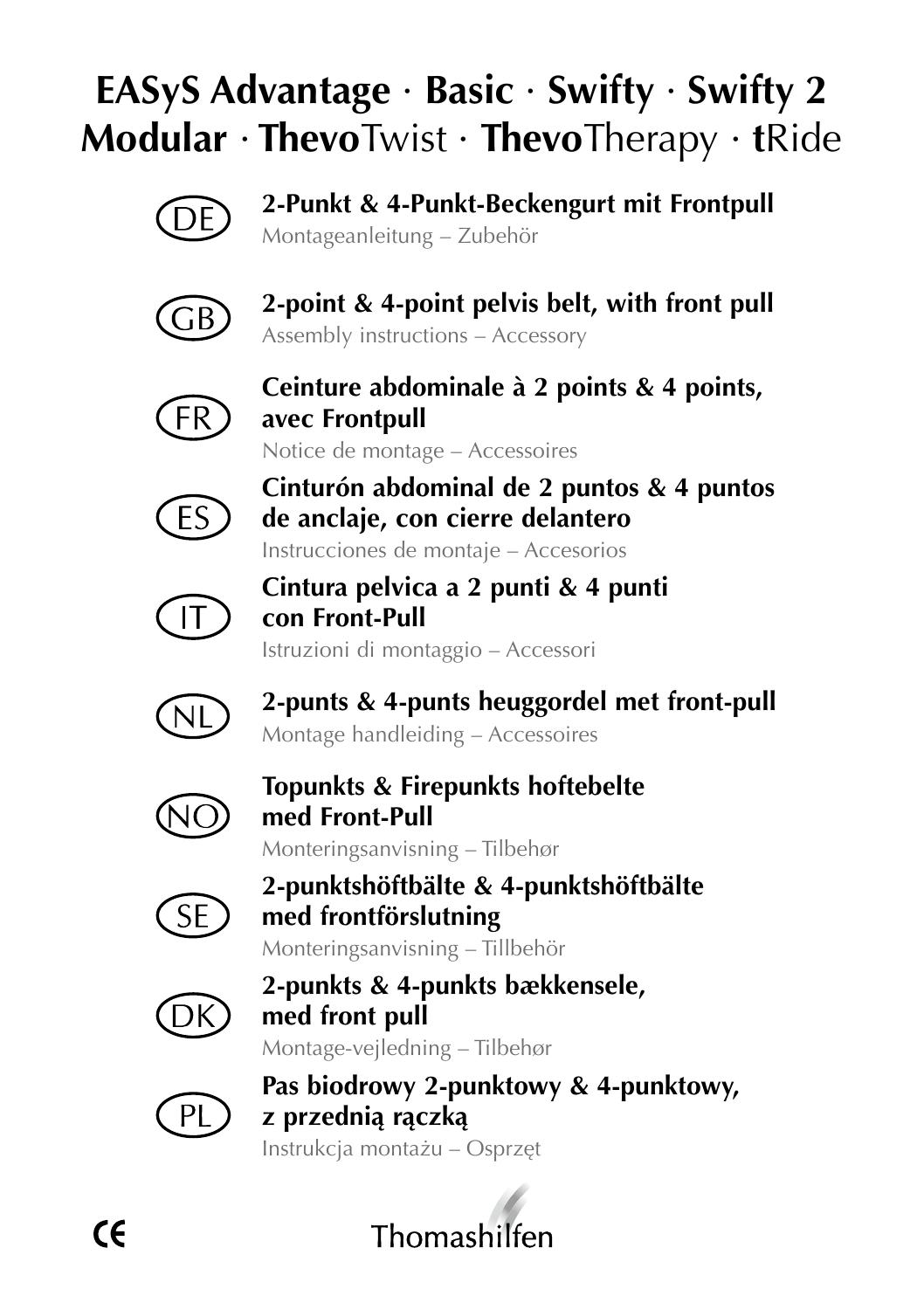

**2**



**4**



**5 t**Ride **6** Swifty







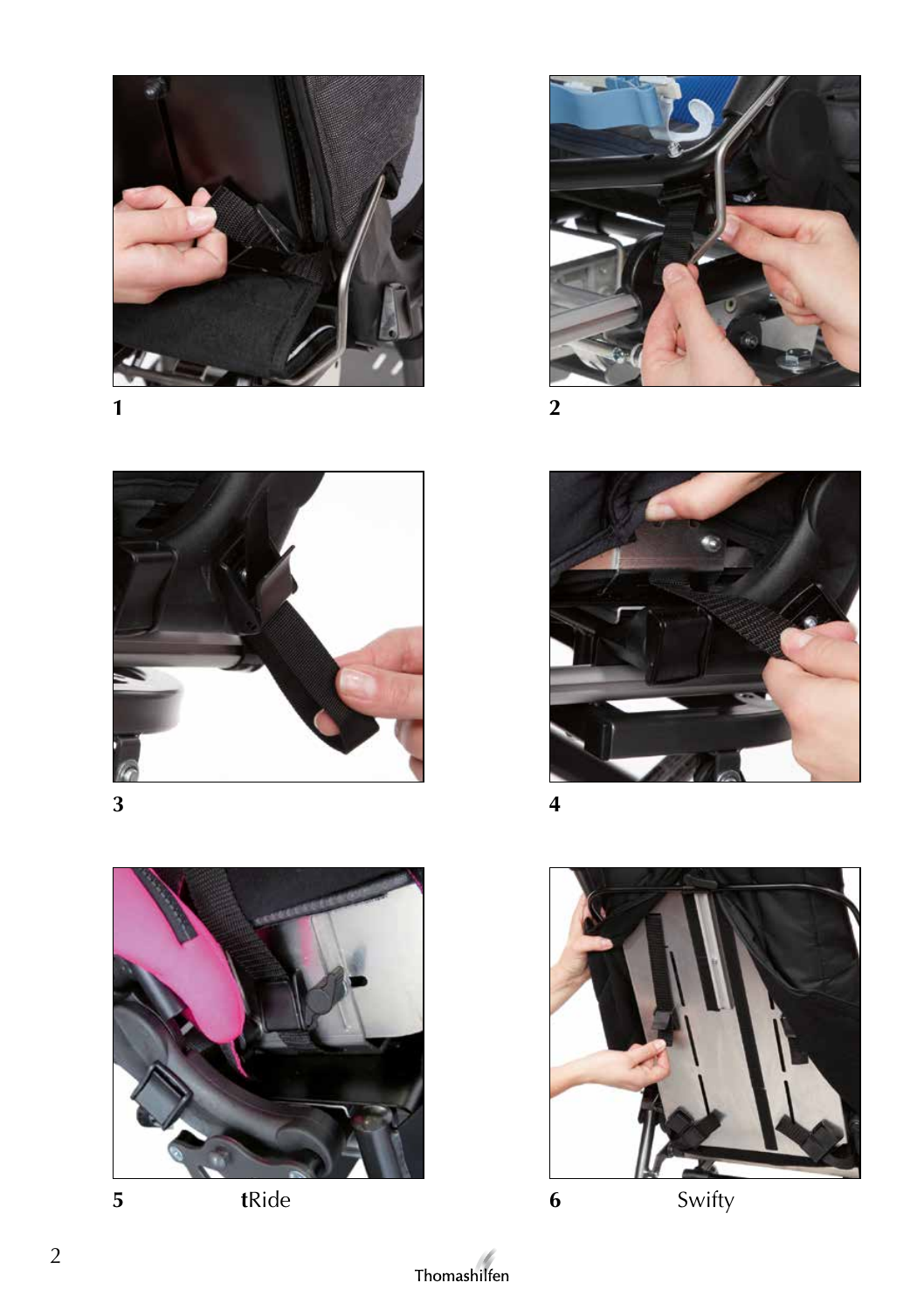**DE** 

**2-Punkt-Beckengurt, mit Frontpull**

**Gr. 1, Art.-Nr.: 8420, Gr. 2, Art.-Nr.: 8470**

**4-Punkt-Beckengurt, mit Frontpull**

**Gr. 1, Art.-Nr.: 8421, Gr. 2, Art.-Nr.: 8471**

Die beiden unteren Gurtenden können hinten an der Rückenplatte/Rückenbogen oder seitlich am Kunststoffelement mit Klappschnallen befestigt werden (Abb. 1-3). Die Gurte rechts und links neben dem Rückenpolster zu der entsprechenden Klappschnalle führen und befestigen.

Die vorderen Gurte des 4-Punkt-Beckengurtes werden ebenfalls rechts und links an dem Kunststoffelement mit einer Klappschnalle befestigt. Den Gurt durch den Schlitz im Breitenblech führen und in die Klappschnalle stecken und befestigen  $(Abb, 4 + 5)$ .

#### **Swifty (nur 2-Punkt-Beckengurt)**

Die beiden unteren Gurtenden können hinten an der Rückenplatte mit Klappschnallen befestigt werden (Abb. 6). Die Gurte rechts und links neben dem Rückenpolster zu der entsprechenden Klappschnalle führen und befestigen.

**TIPP:** Zusätzlich kann die Gurtlänge auch vorne eingestellt werden, dazu am D-Ring ziehen um den Gurt zu kürzen.

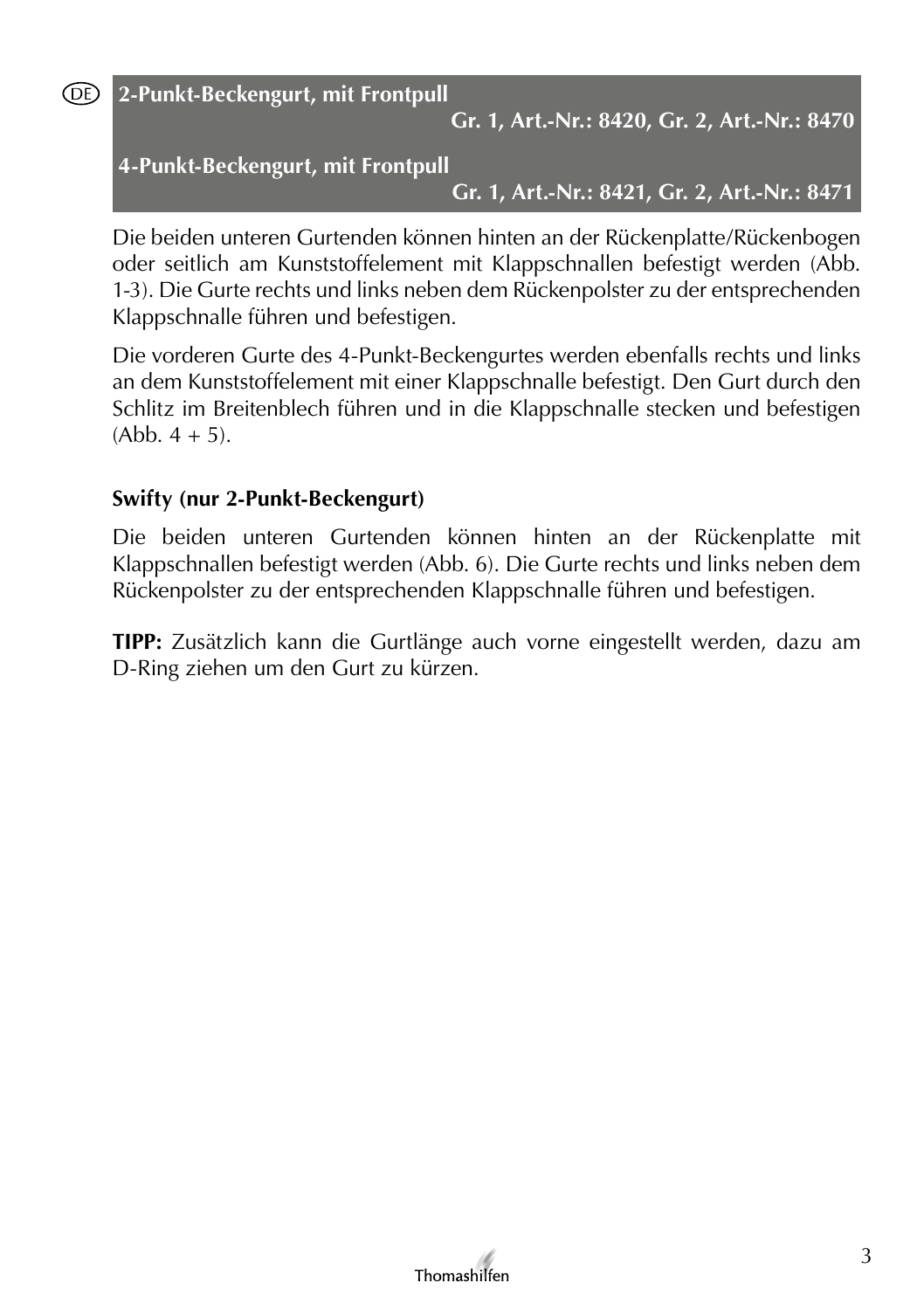(GB)

# **2-point pelvis belt, with front pull**

**size 1, Item code: 8420, size 2, Item code: 8470**

**4-point pelvis belt, with front pull size 1, Item code: 8421, size 2, Item code: 8471**

The two bottom belt ends can be attached with cam buckles to either the back plate/back bow or the plastic element at the side (fig. 1-3). Guide the belts left and right next to the back upholstery to the corresponding cam buckle and fix them.

The front belts of the 4-point pelvic belt are attached right and left at the plastic element with a cam buckle, as well. Guide the belt through the slot in the width plate, insert it into the cam buckle, and fix it (Fig.  $4 + 5$ ).

# **Swifty (only 2-point pelvis belt)**

The two bottom belt ends can be attached with cam buckles to the back plate (Fig. 6). Guide the belts left and right next to the back upholstery to the corresponding cam buckle and fix them.

**TIP:** The belt length can also be adjusted from the front. Pull the D-ring to shorten the belt.

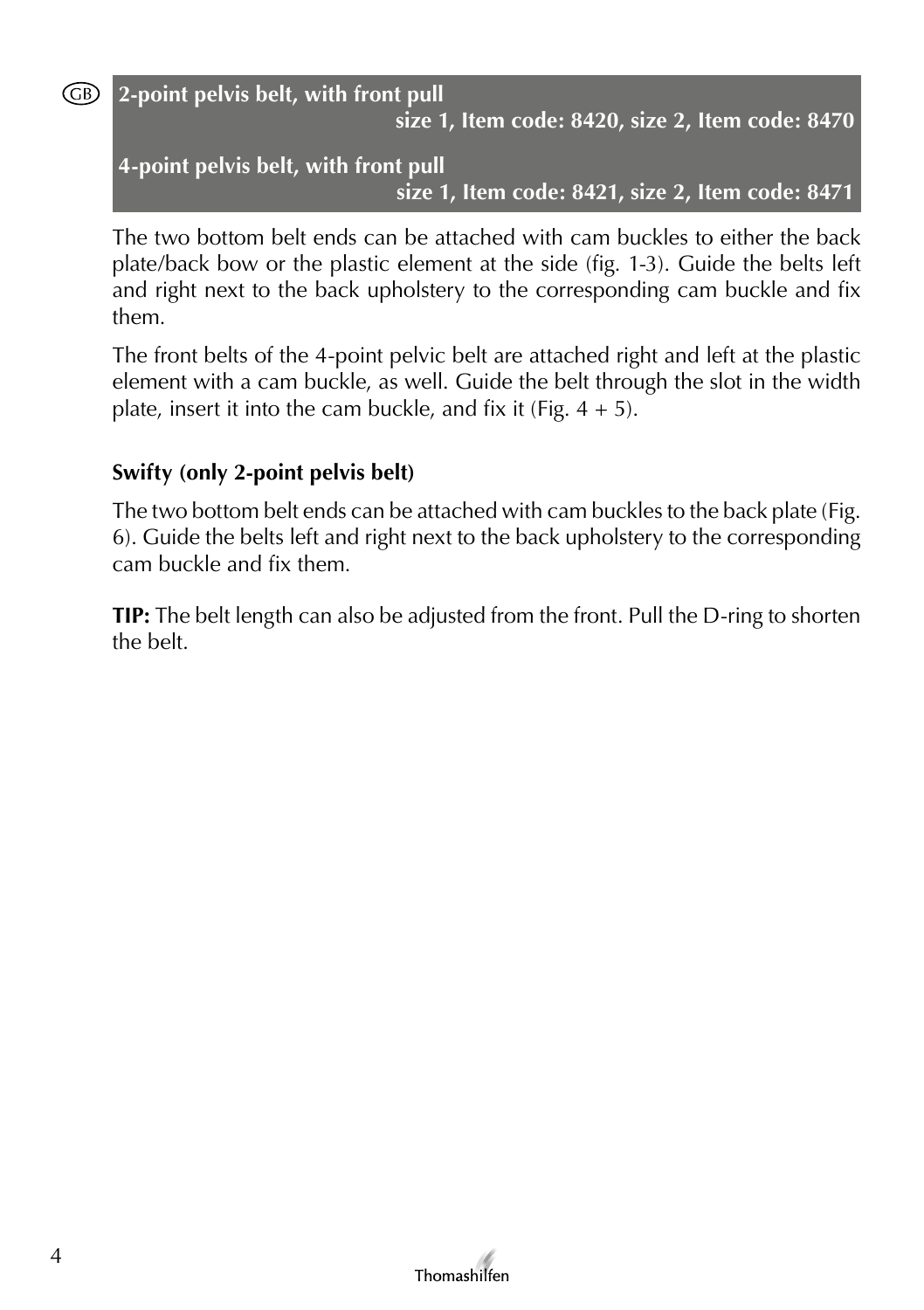(FR)

# **Ceinture abdominale à 2 points, avec Frontpull taille 1, N° d'art. : 8420, taille 2, N° d'art. : 8470**

**Ceinture abdominale à 4 points, avec Frontpull taille 1, N° d'art. : 8421, taille 2, N° d'art. : 8471**

Les deux extrémités inférieures de la ceinture peuvent être fixées à l'arrière sur la plaque dorsale/cintre dorsal ou sur les côtés au niveau de l'élément en plastique à l'aide de boucles à charnières (fig. 1-3). Insérer les ceintures à droite et à gauche à côté du rembourrage dorsal dans la boucle à charnière correspondante et fixer.

Les ceintures avant de la ceinture de bassin à 4 points sont également fixées à droite et à gauche sur l'élément en plastique à l'aide d'une boucle à charnière. Insérer la ceinture à travers la fente dans la tôle de la largeur, insérer dans la boucle à charnière et fixer (fig. 4 + 5).

# **Swifty (Ceinture abdominale à 2 points, avec Frontpull)**

Les deux extrémités inférieures de la ceinture peuvent être fixées à l'arrière sur la plaque dorsale à l'aide de boucles à charnières (fig. 6). Insérer les ceintures à droite et à gauche à côté du rembourrage dorsal dans la boucle à charnière correspondante et fixer.

**CONSEIL :** La longueur de ceinture peut également être réglée à l'avant, pour ce faire, tirer dans l'anneau D pour serrer la ceinture.

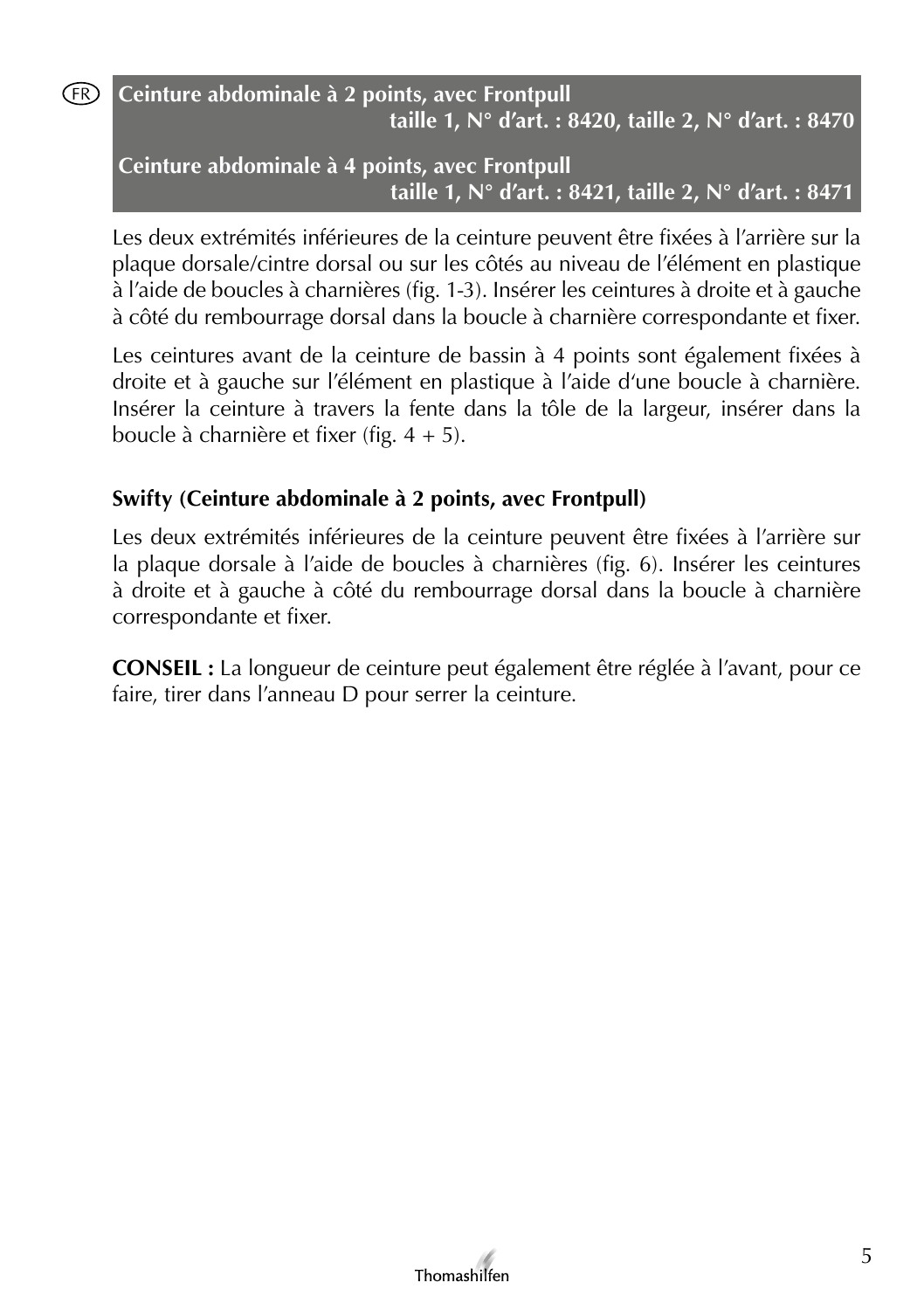### **Cinturón abdominal de 2 puntos de anclaje, con cierre delantero tamaño 1, N° de Art.: 8420, tamaño 2, N° de Art.: 8470**

**Cinturón abdominal de 4 puntos de anclaje, con cierre delantero tamaño 1, N° de Art.: 8421, tamaño 2, N° de Art.: 8471**

Los dos extremos de los cinturones inferiores se pueden fijar en la cara posterior de la placa del respaldo/arco inferior del respaldo o lateralmente en el elemento de plástico por medio de hebillas (fig. 1-3). Llevar los cinturones a la derecha y a la izquierda del acolchado del respaldo a la hebilla correspondiente y fijarlos.

Los cinturones anteriores del cinturón pélvico de 4 puntos también se fijan a la derecha y a la izquierda del elemento de plástico por medio de una hebilla. Pasar el cinturón a través del orificio en la chapa ancha, insertar en la hebilla y fijar (fig.  $4 + 5$ ).

# **Swifty (Cinturón abdominal de 2 puntos de anclaje, con cierre delantero)**

Los dos extremos del cinturón inferiores se pueden fijar en la cara posterior de la placa del respaldo por medio de hebillas (fig. 6). Llevar los cinturones a la derecha y a la izquierda del acolchado del respaldo a la hebilla correspondiente y fijarlos.

**CONSEJO:** Adicionalmente, la longitud del cinturón se puede ajustar desde delante. Para hacerlo, tirar del anillo D para acortar el cinturón.



(ES)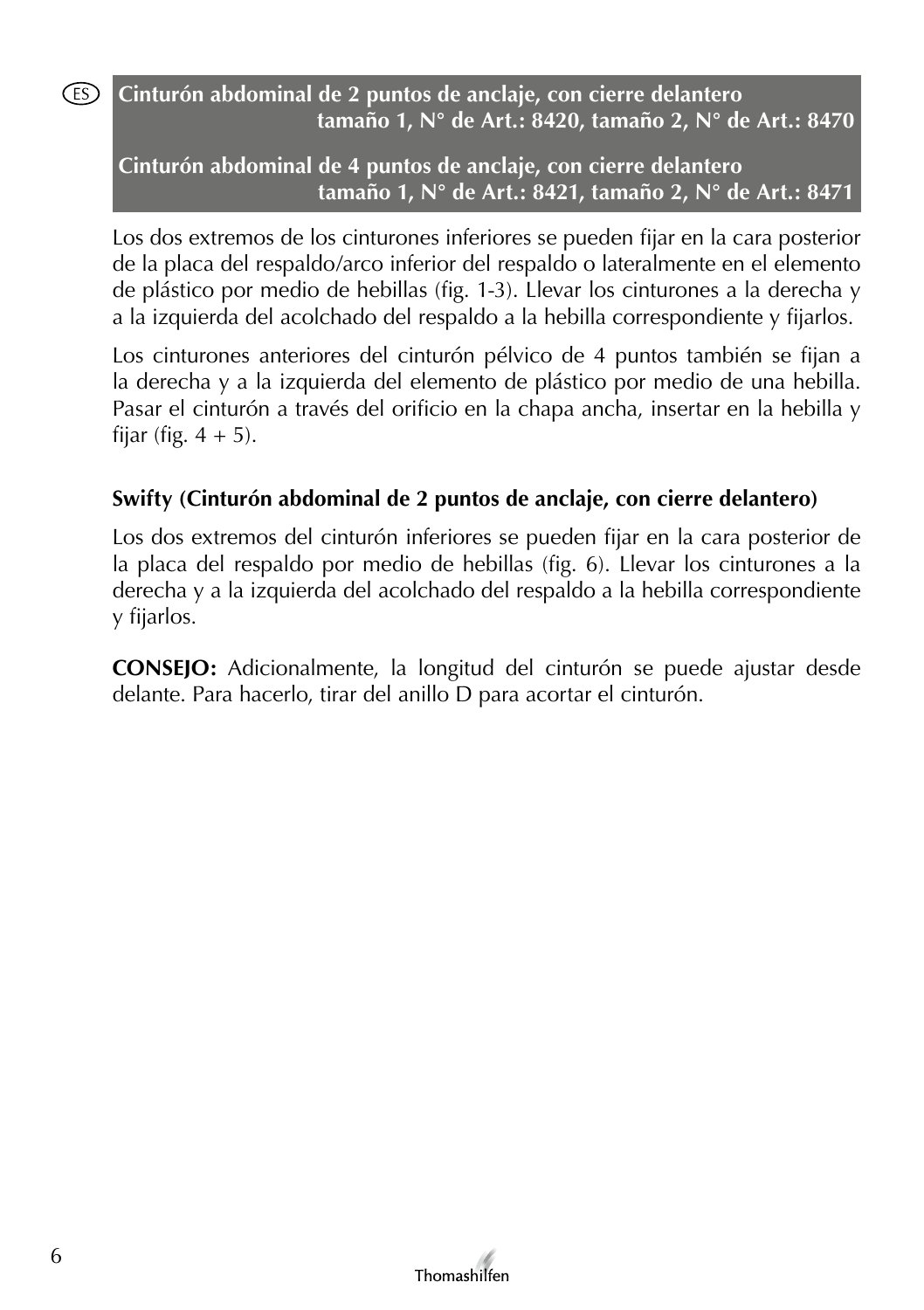$(T)$ 

# **Cintura pelvica a 2 punti con Front-Pull misura 1, Art. nr.: 8420, misura 2, Art. nr.: 8470**

# **Cintura pelvica a 4 punti con Front-Pull misura 1, Art. nr.: 8421, misura 2, Art. nr.: 8471**

Le due estremità della cintura inferiore si possono fissare con le fibbie dietro la piastra dello schienale/arco inferiore dello schienale o lateralmente sull'elemento di plastica (fig. 1-3). Infilare le cinture a destra e a sinistra, accanto al cuscino dello schienale, sulla rispettiva fibbia e fissarle.

Anche le cinture pelviche anteriori a 4 punti vanno fissate a destra e a sinistra sull'elemento di plastica con una fibbia. Infilare la cintura attraverso la fessura della guida per la regolazione della larghezza, inserirla nella fibbia e fissarla (fig.  $4 + 5$ ).

# **Swifty (Cintura pelvica a 2 punti con Front-Pull)**

Le due estremità della cintura inferiore si possono fissare con le fibbie dietro la piastra dello schienale (fig. 6). Infilare le cinture a destra e a sinistra, accanto al cuscino dello schienale, sulla rispettiva fibbia e fissarle.

**CONSIGLIO:** la lunghezza delle cinture può essere regolata anche da davanti, a questo scopo tirare l'anello D per accorciare la cintura.

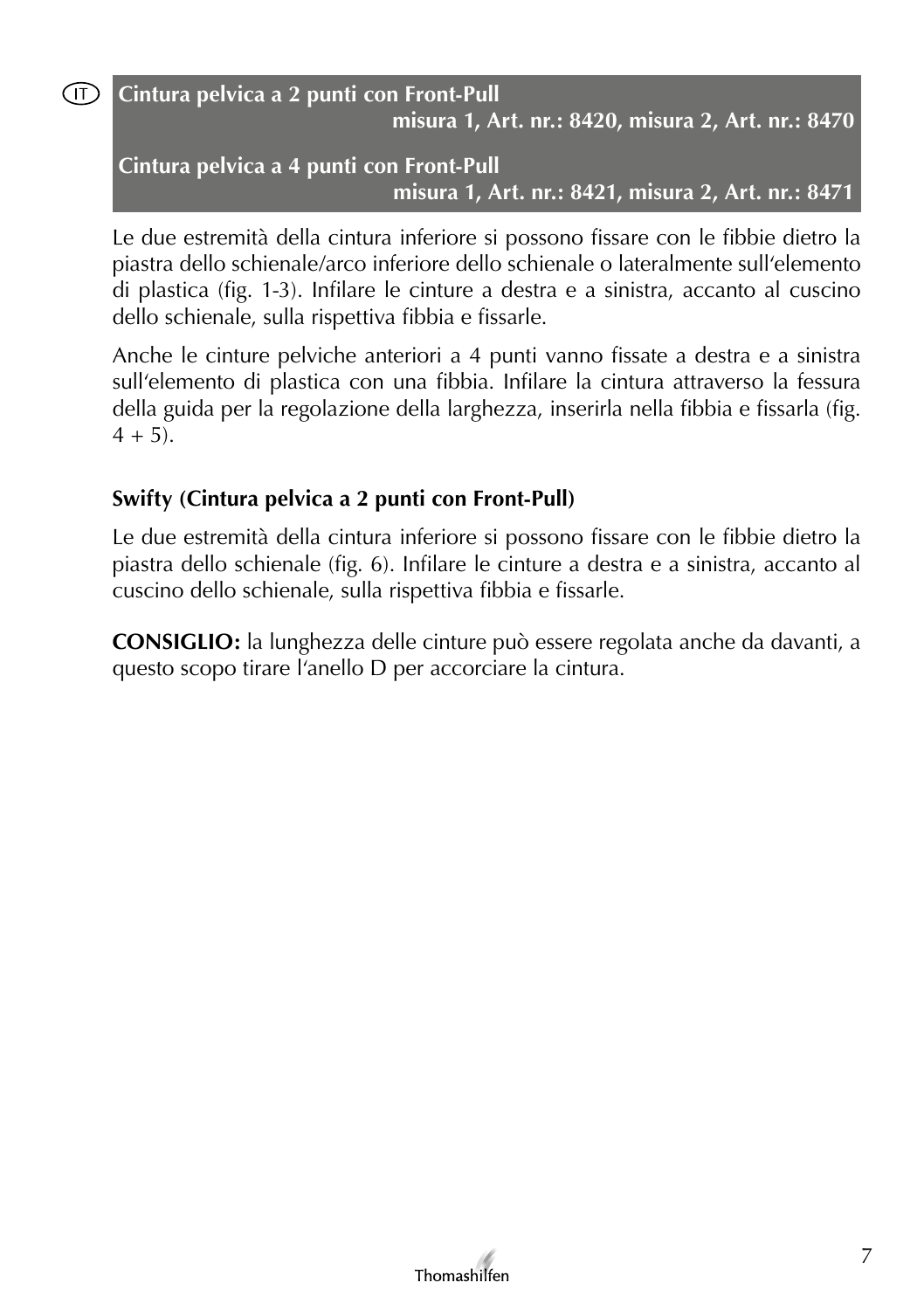(NL)

**2-punts-heuggordel met front-pull**

**maat 2, Art.nr.: 8420, maat 2, Art.nr.: 8470**

#### **4-punts-heuggordel met front-pull**

**maat 1, Art.nr.: 8421, maat 1, Art.nr.: 8471**

De beide onderste uiteinden van de gordels kunnen achter aan de rugplaat/ onderste rugboog of met behulp van klapgespen opzij aan het kunststofelement bevestigd worden (afb. 1 - 3). Voer de gordels links en rechts langs het rugkussen naar de gewenste klapgesp en bevestig ze.

De voorste gordels van de vierpunts heupgordel worden eveneens rechts en links met behulp van een klapgesp aan het kunststofelement bevestigd. Schuif de gordel door de sleuf in de dwarsplaat, steek hem in de klapgesp en bevestig hem (afb.  $4 + 5$ ).

#### **Swifty (2-punts-heuggordel met front-pull)**

U kunt de beide onderste uiteinden van de gordels met behulp van klapgespen aan de achterzijde van de rugplaat bevestigen (afb. 6). Voer de gordels links en rechts langs het rugkussen naar de gewenste klapgesp en bevestig ze.

**TIP:** u kunt de gordellengte ook aan de voorzijde instellen. Trek daarvoor aan de D-ring om de gordel in te korten.

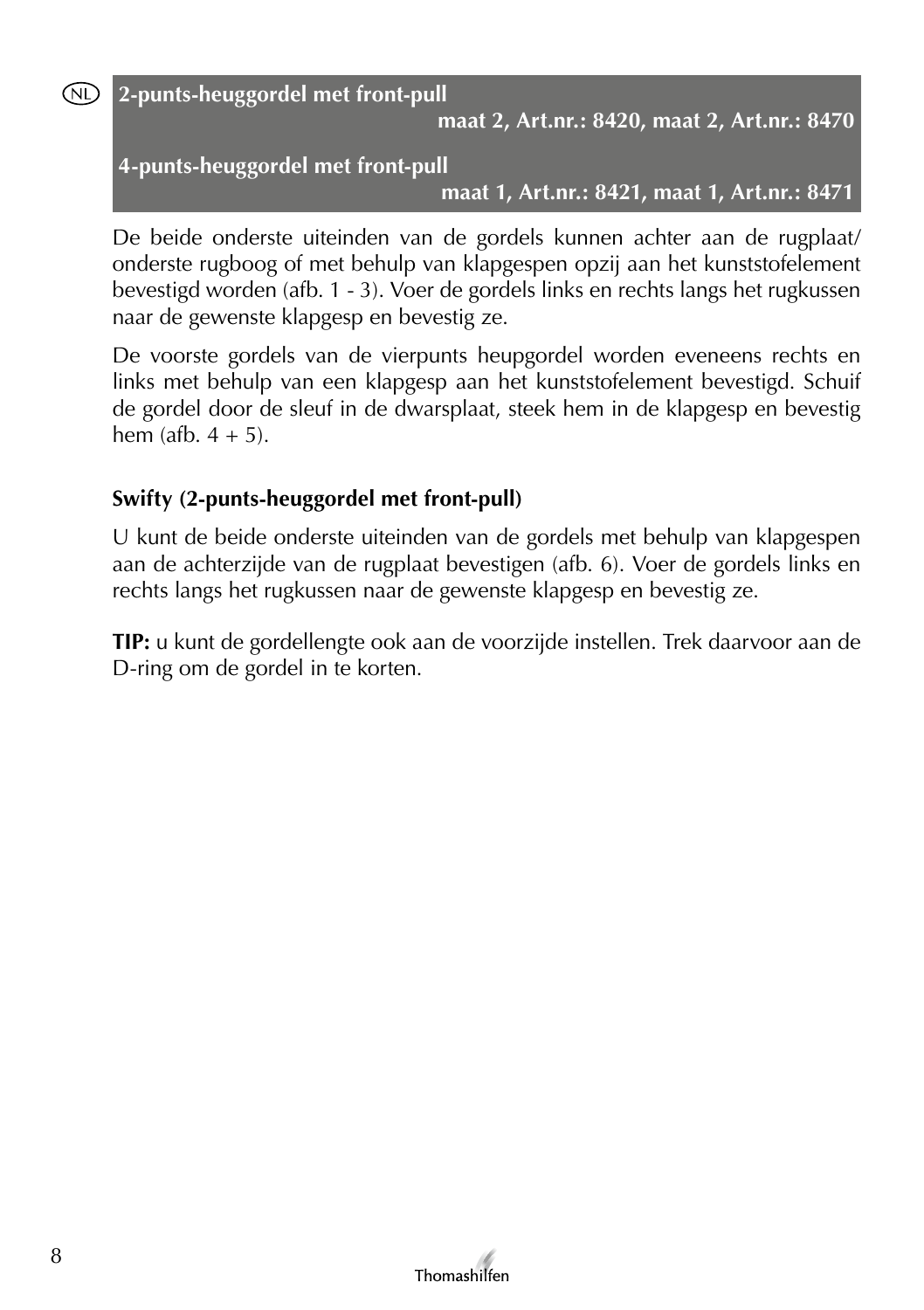NO)

**Topunkts hoftebelte med Front-Pull størrelse 1, Art.-nr.: 8420, størrelse 2, Art.-nr.: 8470**

# **Firepunkts hoftebelte med Front-Pull størrelse 1, Art.-nr.: 8421, størrelse 2, Art.-nr.: 8471**

De to nedre belteendene kan festes bak på ryggplaten/nedre ryggbue eller på siden på plastelementet ved hjelp av klaff-låser (fig. 1-3). Beltene til høyre og venstre ved siden av ryggputen føres til respektive klaff-låser og festes.

De fremre beltene på 4-punkts hoftebeltet festes også på høyre og venstre side på plastelementet med klafflåser. Før beltet gjennom slissen i uttrekksplaten, stikk det inn i klaff-låsen og fest det (fig. 4 + 5).

# **Swifty (Topunkts hoftebelte med Front-Pull)**

De to nedre belteendene kan festes bak på ryggplaten eller på siden på plastelementet ved hjelp av klaff-låser (fig. 6). Beltene til høyre og venstre ved siden av ryggputen føres til respektive klaff-låser og festes.

**TIPS:** Beltelengden kan også stilles inn fra forsiden, trekk da i D-ringen og kort inn beltet.

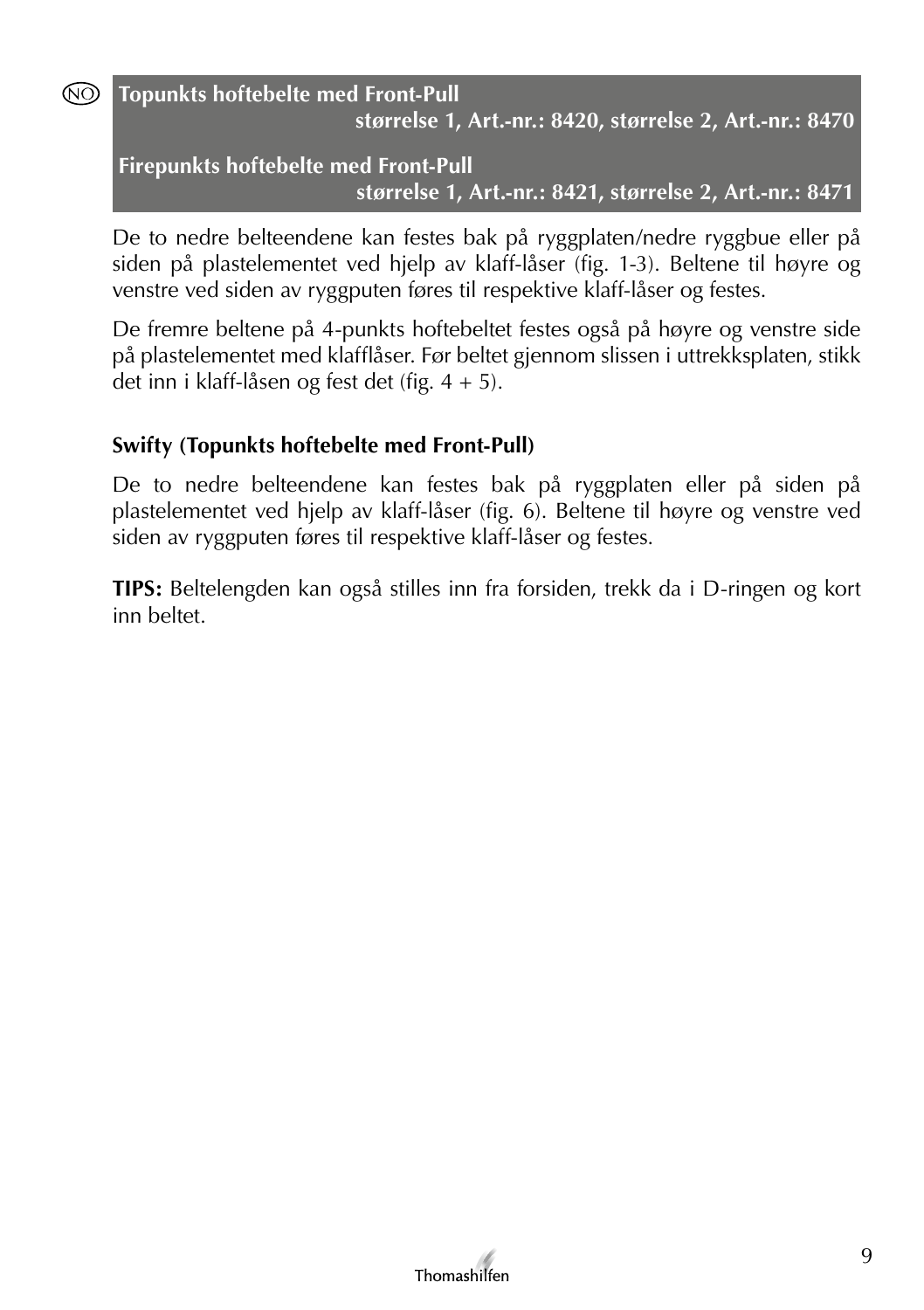(SE)

**2-punktshöftbälte med frontförslutning storlek 1, Art.-nr: 8420, storlek 2, Art.-nr: 8421**

# **4-punktshöftbälte med frontförslutning storlek 1, Art.-nr: 8470, storlek 2, Art.-nr: 8471**

De båda nedre bältändarna kan fästas bak på ryggplattan/nedre ryggbue eller med kamlås på sidan på plastkomponenten (fig. 1-3). Dra bältena till vänster och höger om ryggdynan till motsvarande kamlås och sätt fast dem.

De främre bältena på fyrpunktsbältet fästes på samma sätt till höger och vänster med ett kamlås på plastkomponenten. Dra bältet genom öppningen i den breda plåten, stoppa in det i kamlåset och fäst (fig. 4 + 5)

# **Swifty (2-punktshöftbälte med frontförslutning)**

De båda nedre bältändarna kan fästas bak på ryggplattan med kamlås (fig. 6). Dra bältena till vänster och höger om ryggdynan till motsvarande kamlås och sätt fast dem.

**ETT TIPS:** Bältenas längd kan också justeras fram. Dra då i D-ringen för att göra bältet kortare.

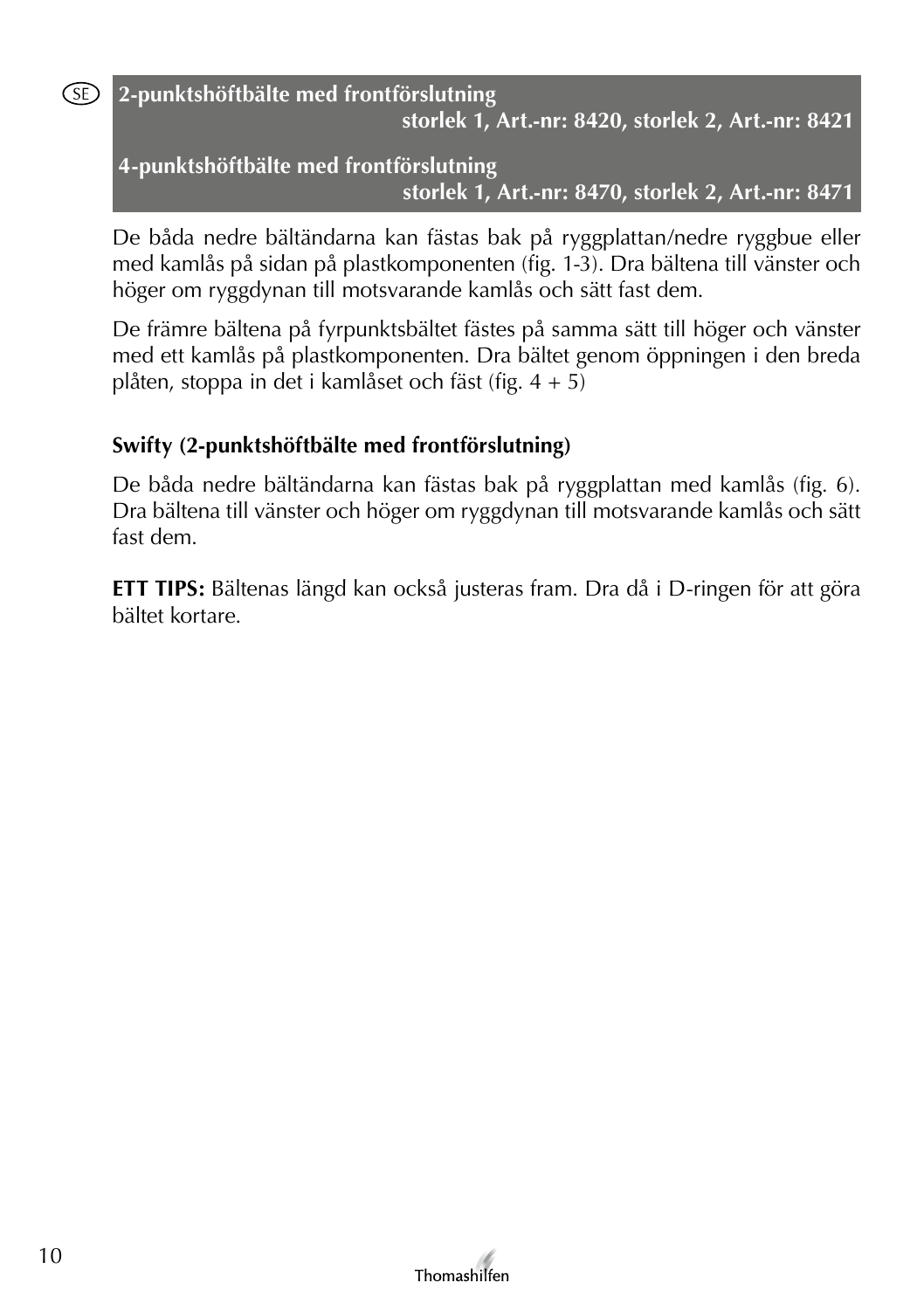#### (DK)

# **2-punkts bækkensele, med front pull Størrelse 1, Art.-Nr.: 8420, Størrelse 2, Art.-Nr.: 8421**

**4-punkts bækkensele, med front pull Størrelse 1, Art.-Nr.: 8470, Størrelse 2, Art.-Nr.: 8471**

Remmenes to nederste ender kan fastgøres bag på rygpladen/nederste rygbøjle eller i siden på plastelementet med fixlock-spænder (fig. 1-3). Før remmene i højre og venstre side af rygpolstringen til de respektive fixlock-spænder og fikser dem.

4-punkt hofteselens forreste remme fastgøres ligeledes i højre og venstre side til plastelementet med et fixlock-spænde. Før remmen gennem slidsen i den bredde plade og stik den ind i spændet og fikser den (fig. 4 + 5).

# **Swifty (2-punkts bækkensele, med front pull)**

Remmenes to nederste ender kan fastgøres bag på rygpladen med fixlockspænder (fig. 6). Før remmene i højre og venstre side af rygpolstringen til de respektive fixlock-spænder og fikser dem.

**ET GODT RÅD:** Remmenes længde kan også indstilles foran ved at trække i D-ringen for at afkorte remmen.